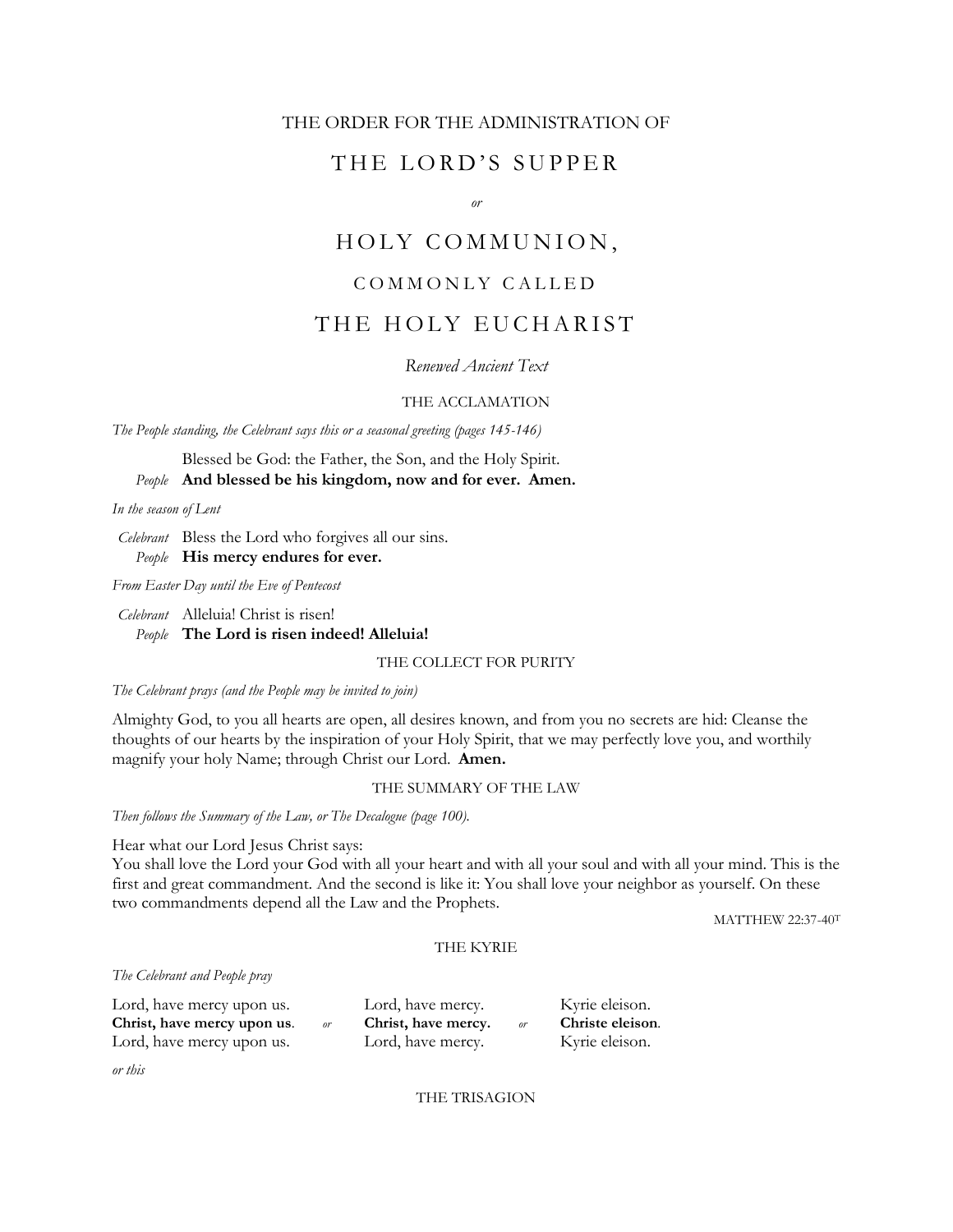Holy God, Holy and Mighty, Holy Immortal One, **Have mercy upon us.**

#### THE GLORIA IN EXCELSIS

*The Gloria or some other song of praise may be sung or said, all standing. It is appropriate to omit the song of praise during penitential seasons and days appointed for fasting.*

**Glory to God in the highest, and peace to his people on earth. Lord God, heavenly King, almighty God and Father, we worship you, we give you thanks, we praise you for your glory. Lord Jesus Christ, only Son of the Father, Lord God, Lamb of God, you take away the sin of the world: have mercy on us; you are seated at the right hand of the Father: receive our prayer. For you alone are the Holy One, you alone are the Lord, you alone are the Most High, Jesus Christ, with the Holy Spirit, in the glory of God the Father. Amen.**

THE COLLECT OF THE DAY

*The Celebrant says to the People*

The Lord be with you. *People* **And with your spirit.** *Officiant* Let us pray.

*The Celebrant prays the Collect.*

*People* **Amen.**

THE LESSONS

*One or more Lessons, as appointed, are read, the Reader first saying*

#### **A Reading from \_\_\_\_\_\_\_\_\_\_\_\_\_.**

*A citation giving chapter and verse may be added.* 

*After each Lesson the Reader may say*

*The Word of the Lord.*

*People* **Thanks be to God.**

## *Or the Reader may say* **Here ends the Reading.**

*Silence may follow.*

*A psalm, hymn, or anthem may follow each reading.*

*All standing, the Deacon or Priest reads the Gospel, first saying*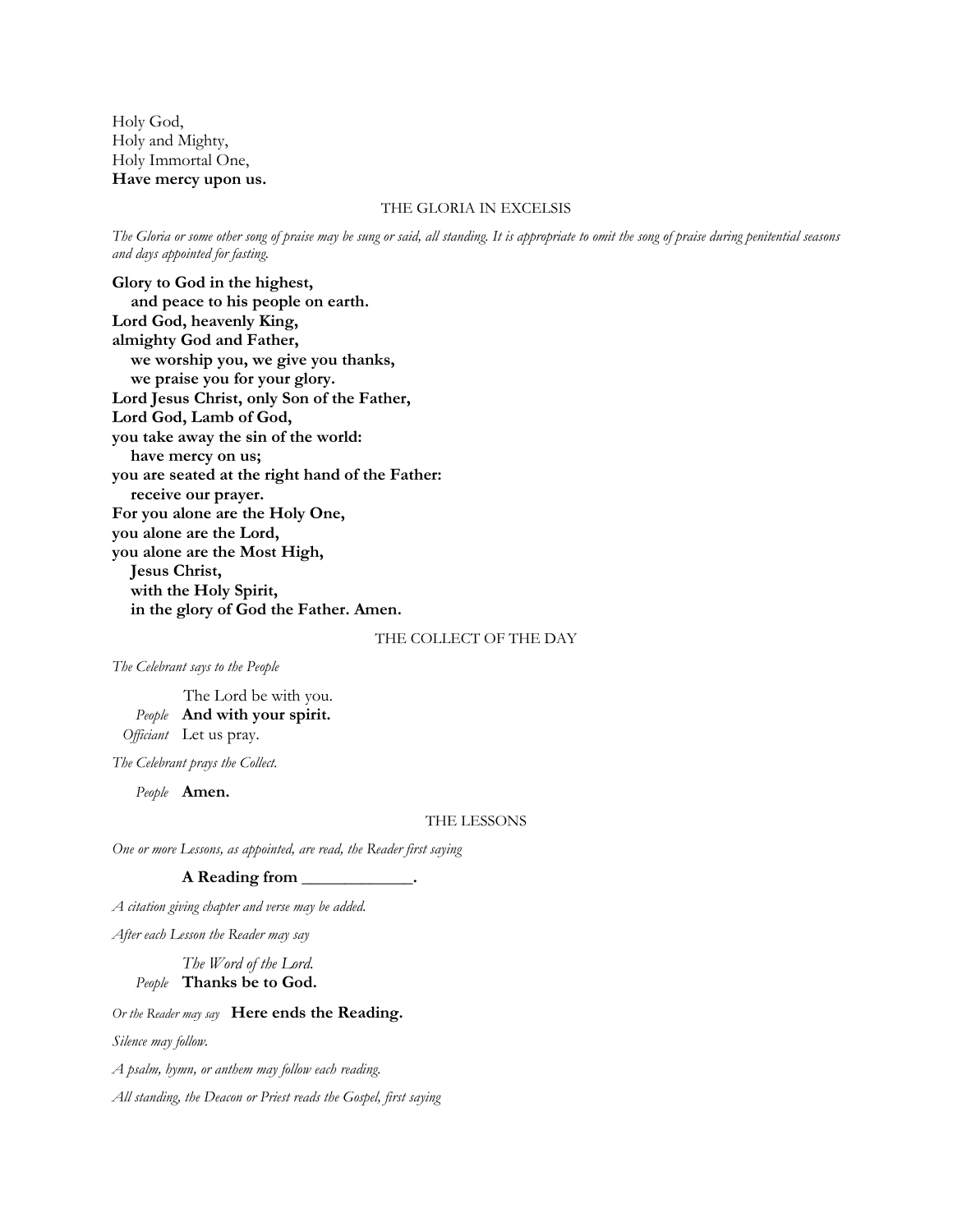## The Holy Gospel of our Lord Jesus Christ according to \_\_\_\_\_\_\_\_\_\_\_\_\_\_\_\_\_\_\_\_\_\_\_\_\_\_ *People* **Glory to you, Lord Christ.**

*After the Gospel, the Reader says*

The Gospel of the Lord. *People* **Praise to you, Lord Christ.**

## THE SERMON

#### THE NICENE CREED

*On Sundays, other Major Feast Days, and other times as appointed, all stand to recite the Nicene Creed, the Celebrant first saying*

Let us confess our faith in the words of the Nicene Creed:

*Celebrant and People*

**We believe in one God, the Father, the Almighty, maker of heaven and earth, of all that is, visible and invisible.**

**We believe in one Lord, Jesus Christ, the only-begotten Son of God, eternally begotten of the Father, God from God, Light from Light, true God from true God, begotten, not made, of one Being with the Father; through him all things were made. For us and for our salvation he came down from heaven, was incarnate from the Holy Spirit and the Virgin Mary, and was made man. For our sake he was crucified under Pontius Pilate; he suffered death and was buried. On the third day he rose again in accordance with the Scriptures; he ascended into heaven and is seated at the right hand of the Father. He will come again in glory to judge the living and the dead, and his kingdom will have no end.**

**We believe in the Holy Spirit, the Lord, the giver of life, who proceeds from the Father [and the Son], † who with the Father and the Son is worshiped and glorified, who has spoken through the prophets. We believe in one holy catholic and apostolic Church. We acknowledge one Baptism for the forgiveness of sins. We look for the resurrection of the dead, and the life of the world to come. Amen.**

#### THE PRAYERS OF THE PEOPLE

*The Deacon or other person appointed says these prayers, or the Prayers of the People in the Anglican Standard Text. The reader pauses after each bidding, and the people may add petitions, either silently or aloud.*

<sup>†</sup> *The phrase "and the Son" (Latin* filioque*) is not in the original Greek text. See the resolution of the College of Bishops concerning the filioque in Documentary Foundations (page 768).*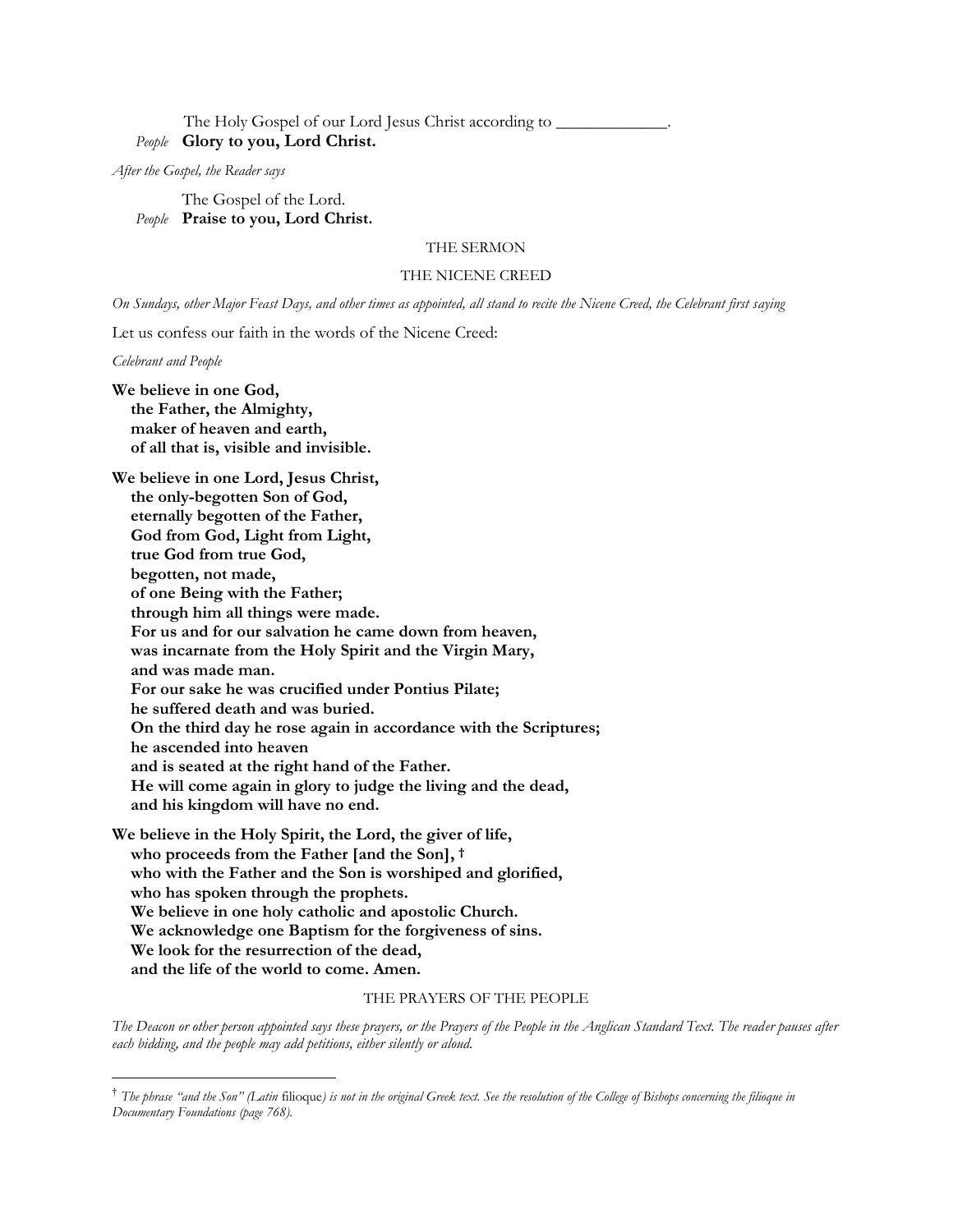Let us pray for the Church and for the world, saying, "hear our prayer."

For the peace of the whole world, and for the well-being and unity of the people of God.

*Reader* Lord, in your mercy: *People* **Hear our prayer.**

For *N*., our Archbishop, and *N*., our Bishop, and for all the clergy and people of our Diocese and Congregation.

*Reader* Lord, in your mercy: *People* **Hear our prayer.**

For all those who proclaim the Gospel at home and abroad; and for all who teach and disciple others.

```
Reader Lord, in your mercy:
People Hear our prayer.
```
For our brothers and sisters in Christ who are persecuted for their faith.

*Reader* Lord, in your mercy: *People* **Hear our prayer.**

For our nation, for those in authority, and for all in public service [especially  $\_\_\_\_\_\_\_\$ ].

*Reader* Lord, in your mercy: *People* **Hear our prayer.**

For all those who are in trouble, sorrow, need, sickness, or any other adversity [especially \_\_\_\_\_\_\_\_\_\_\_\_\_].

*Reader* Lord, in your mercy: *People* **Hear our prayer.**

For all those who have departed this life in the certain hope of the resurrection, [especially \_\_\_\_\_\_,] in thanksgiving let us pray.

*Reader* Lord, in your mercy: *People* **Hear our prayer.**

*Additional petitions may be added. Thanksgivings may also be invited.*

*The Celebrant concludes with this or some other appropriate Collect.*

Heavenly Father, grant these our prayers for the sake of Jesus Christ, our only Mediator and Advocate, who lives and reigns with you in the unity of the Holy Spirit, one God, now and for ever. **Amen.**

*The Celebrant may then say the Exhortation.*

THE CONFESSION AND ABSOLUTION OF SIN

*The Deacon or other person appointed says the following*

Let us humbly confess our sins to Almighty God.

*Silence*

*The Deacon and People kneel as able and pray*

#### **Most merciful God,**

**we confess that we have sinned against you** 

**in thought, word, and deed,**

**by what we have done, and by what we have left undone.** 

**We have not loved you with our whole heart;**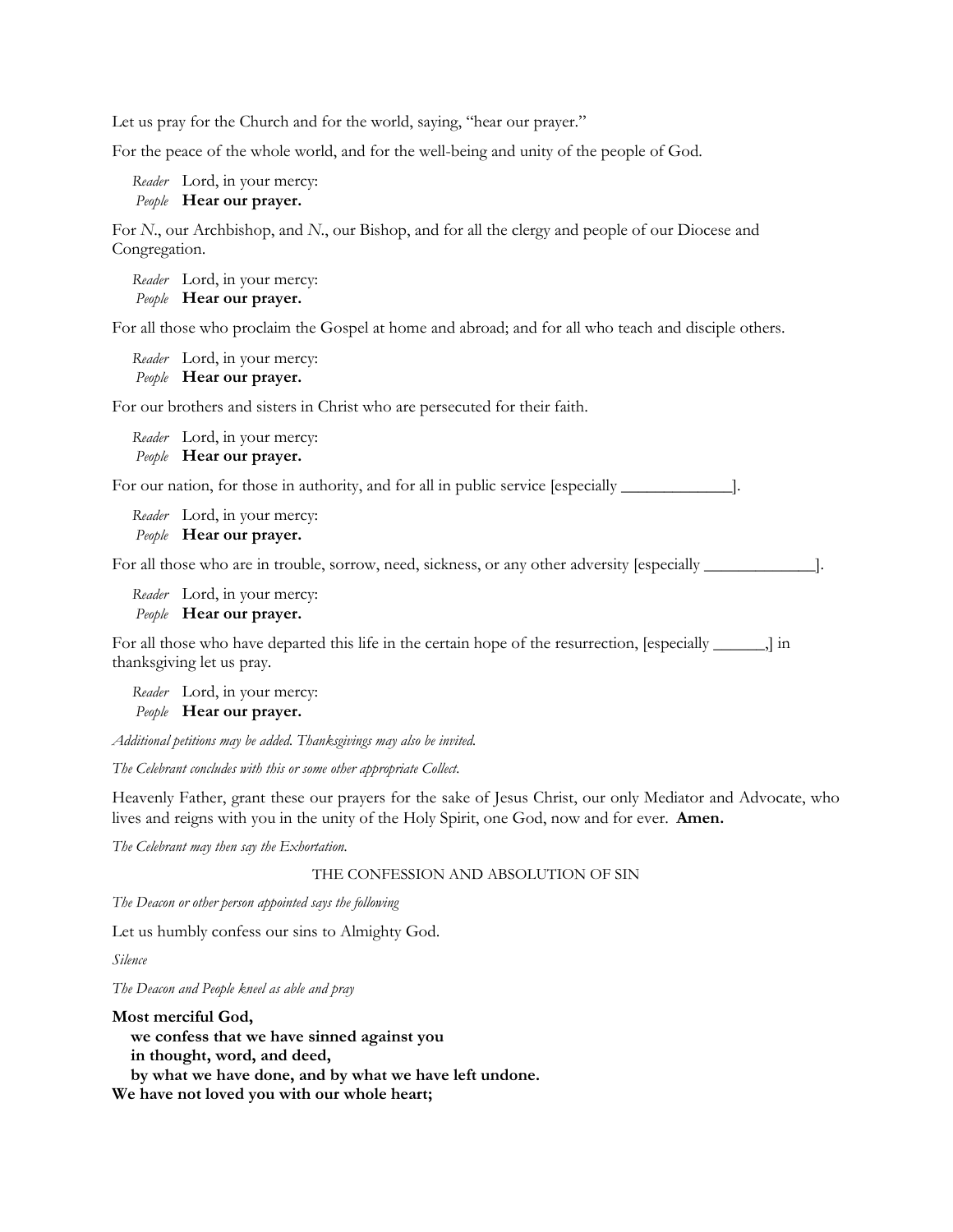**we have not loved our neighbors as ourselves. We are truly sorry and we humbly repent. For the sake of your Son Jesus Christ, have mercy on us and forgive us; that we may delight in your will, and walk in your ways, to the glory of your Name. Amen.**

## *The Bishop or Priest stands and says*

Almighty God, our heavenly Father, who in his great mercy has promised forgiveness of sins to all those who sincerely repent and with true faith turn to him, have mercy upon you, pardon and deliver you from all your sins, confirm and strengthen you in all goodness, and bring you to everlasting life; through Jesus Christ our Lord. **Amen.**

## THE COMFORTABLE WORDS

*The Celebrant may then say one or more of the following sentences, first saying*

Hear the Word of God to all who truly turn to him.

Come to me, all who labor and are heavy laden, and I will give you rest.

God so loved the world, that he gave his only-begotten Son, that whoever believes in him should not perish but have eternal life.

The saying is trustworthy and deserving of full acceptance, that Christ Jesus came into the world to save sinners.

1 TIMOTHY 1:15

JOHN 3:16<sup>T</sup>

MATTHEW 11:28

If anyone sins, we have an advocate with the Father, Jesus Christ the righteous. He is the propitiation for our sins, and not for ours only, but also for the sins of the whole world.

1 JOHN 2:1-2<sup>T</sup>

#### THE PEACE

*Celebrant* The Peace of the Lord be always with you. *People* **And with your spirit.**

*Then the Ministers and People may greet one another in the Name of the Lord.*

## THE OFFERTORY

*The Celebrant may begin the Offertory with one of the provided sentences of Scripture.*

*During the Offertory a hymn, psalm, or anthem may be sung. The Deacon or Priest prepares the Holy Table for the celebration. Representatives of the Congregation may bring the People's offerings of bread and wine, and money or other gifts, to the Deacon or Priest.*

*The People stand while the offerings are presented. The following may be said.*

*Celebrant* Yours, O LORD, is the greatness, and the power, and the glory, and the victory, and the majesty: for everything in heaven and on earth is yours; yours is the Kingdom, O LORD, and you are exalted as Head above all. All things come from you, O LORD,

*People* **And of your own have we given you.**

1 CHRONICLES 29:11, 14<sup>T</sup>

#### THE SURSUM CORDA

*The People remain standing. The Celebrant faces them and sings or says*

The Lord be with you.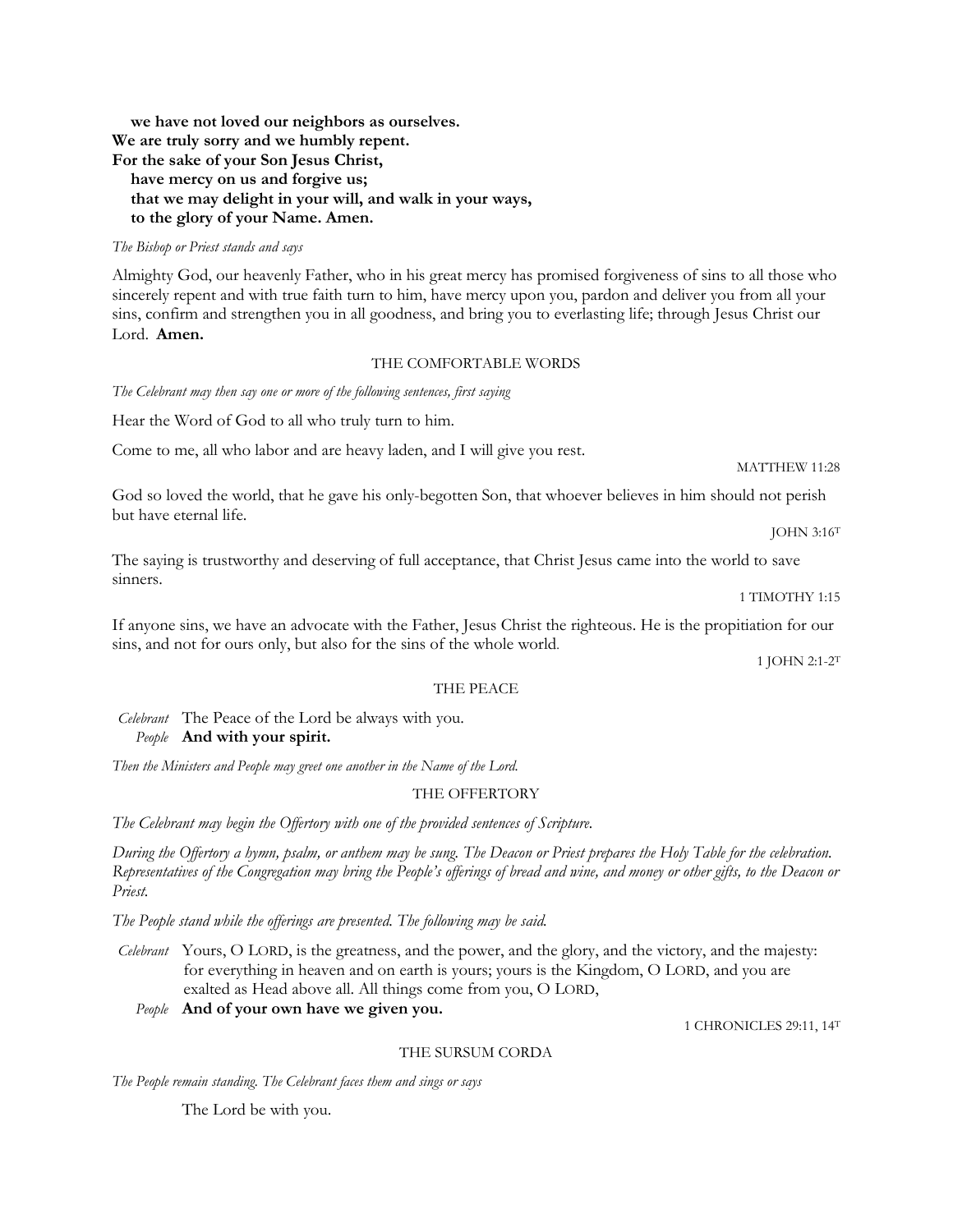*People* **And with your spirit.** *Celebrant* Lift up your hearts. *People* **We lift them up to the Lord.** *Celebrant* Let us give thanks to the Lord our God. *People* **It is right to give him thanks and praise.**

## *The Celebrant continues*

It is right, our duty and our joy, always and everywhere to give thanks to you, Father Almighty, Creator of heaven and earth.

## *Here a Proper Preface (pages 152-158) is normally sung or said*

Therefore we praise you, joining our voices with Angels and Archangels and with all the company of heaven, who for ever sing this hymn to proclaim the glory of your Name:

## THE SANCTUS

*Celebrant and People*

**Holy, Holy, Holy, Lord God of power and might, heaven and earth are full of your glory. Hosanna in the highest.**

**Blessed is he who comes in the Name of the Lord.**

**Hosanna in the highest.**

## THE PRAYER OF CONSECRATION

## *The People stand or kneel. The Celebrant continues*

Holy and gracious Father: In your infinite love you made us for yourself; and when we had sinned against you and become subject to evil and death, you, in your mercy, sent your only Son Jesus Christ into the world for our salvation. By the Holy Spirit and the Virgin Mary he became flesh and dwelt among us. In obedience to your will, he stretched out his arms upon the Cross and offered himself once for all, that by his suffering and death we might be saved. By his resurrection he broke the bonds of death, trampling Hell and Satan under his feet. As our great high priest, he ascended to your right hand in glory, that we might come with confidence before the throne of grace.

*At the following words concerning the bread, the Celebrant is to hold it, or lay a hand upon it, and here\* may break the bread; and at the words concerning the cup, to hold or place a hand upon the cup and any other vessel containing the wine to be consecrated.*

On the night that he was betrayed, our Lord Jesus Christ took bread; and when he had given thanks, he broke it,\* and gave it to his disciples, saying, "Take, eat; this is my Body, which is given for you: Do this in remembrance of me."

Likewise, after supper, Jesus took the cup, and when he had given thanks, he gave it to them, saying, "Drink this, all of you; for this is my Blood of the New Covenant, which is shed for you, and for many, for the forgiveness of sins: Whenever you drink it, do this in remembrance of me."

Therefore we proclaim the mystery of faith:

*Celebrant and People*

**Christ has died. Christ is risen. Christ will come again.**

We celebrate the memorial of our redemption, O Father, in this sacrifice of praise and thanksgiving, and we offer you these gifts.

Sanctify them by your Word and Holy Spirit to be for your people the Body and Blood of your Son Jesus Christ. Sanctify us also, that we may worthily receive this holy Sacrament, and be made one body with him,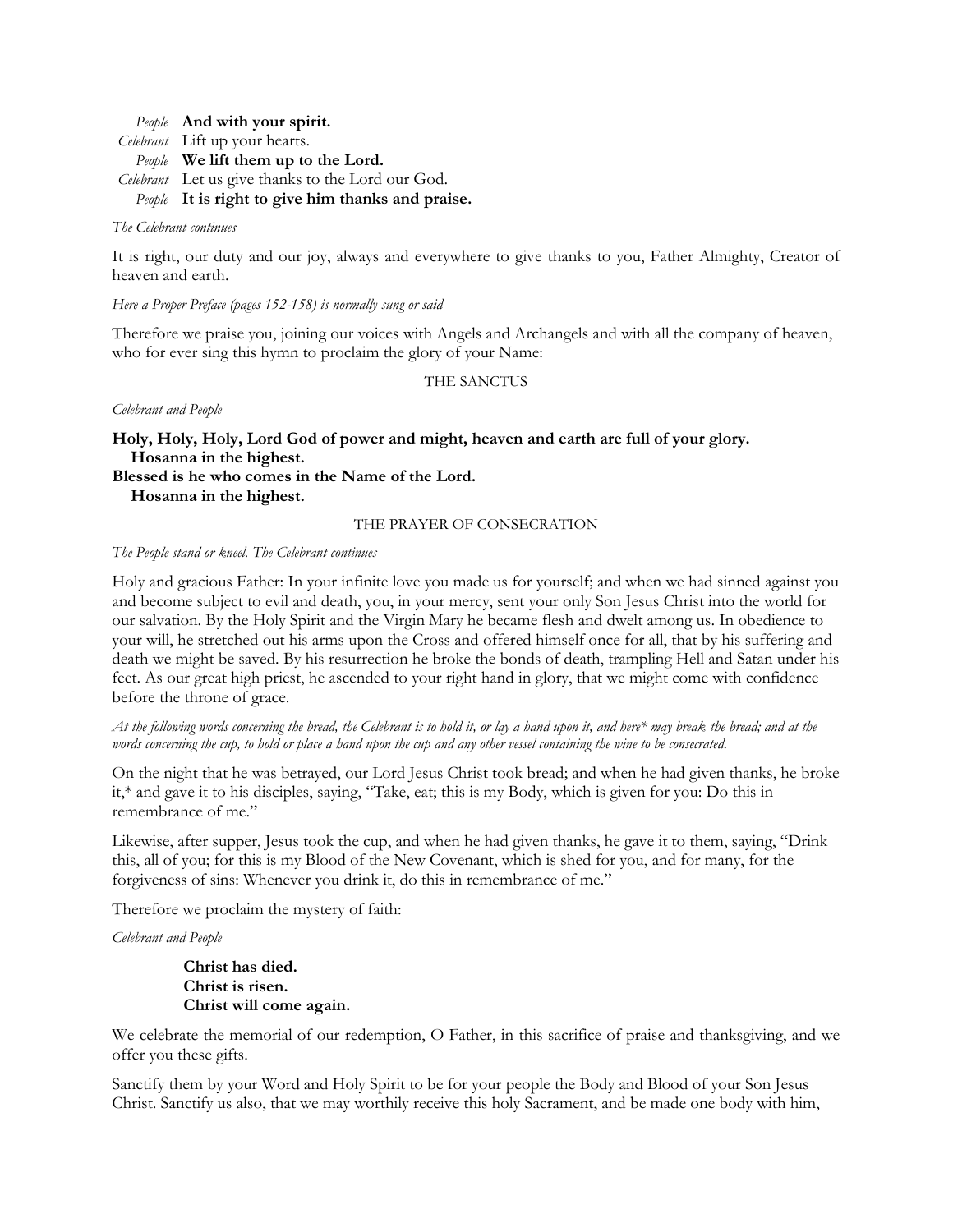that he may dwell in us and we in him. In the fullness of time, put all things in subjection under your Christ, and bring us with all your saints into the joy of your heavenly kingdom, where we shall see our Lord face to face.

All this we ask through your Son Jesus Christ: By him, and with him, and in him, in the unity of the Holy Spirit, all honor and glory is yours, Almighty Father, now and for ever. **Amen.**

## THE LORD'S PRAYER

#### *The Celebrant then says*

And now as our Savior Christ has taught us, we are bold to pray:

#### *Celebrant and People together pray*

| Our Father, who art in heaven,    | Our Father in heaven,           |  |
|-----------------------------------|---------------------------------|--|
| hallowed be thy Name,             | hallowed be your Name,          |  |
| thy kingdom come,                 | your kingdom come,              |  |
| thy will be done,                 | your will be done,              |  |
| on earth as it is in heaven.      | on earth as it is in heaven.    |  |
| Give us this day our daily bread. | Give us today our daily bread.  |  |
| And forgive us our trespasses,    | And forgive us our sins         |  |
| as we forgive those               | as we forgive those             |  |
| who trespass against us.          | who sin against us.             |  |
| And lead us not into temptation,  | Save us from the time of trial, |  |
| but deliver us from evil.         | and deliver us from evil.       |  |
| For thine is the kingdom,         | For the kingdom, the power,     |  |
| and the power, and the glory,     | and the glory are yours,        |  |
| for ever and ever. Amen.          | now and for ever. Amen.         |  |
|                                   |                                 |  |

THE FRACTION

*If the consecrated Bread was not broken earlier, the Celebrant breaks it now.*

#### *A period of silence is kept.*

*Then may be sung or said*

*Celebrant* [Alleluia.] Christ our Passover is sacrificed for us. *People* **Therefore let us keep the feast. [Alleluia.]**

*or this*

*Celebrant* [Alleluia.] Christ our Passover Lamb has been sacrificed, once for all upon the Cross. *People* **Therefore let us keep the feast. [Alleluia.]**

*In Lent, Alleluia is omitted, and may be omitted at other times except during Easter Season.*

THE PRAYER OF HUMBLE ACCESS

#### *Celebrant and People together may say*

**We do not presume to come to this your table, O merciful Lord, trusting in our own righteousness, but in your abundant and great mercies. We are not worthy so much as to gather up the crumbs under your table; but you are the same Lord whose character is always to have mercy. Grant us, therefore, gracious Lord, so to eat the flesh of your dear Son Jesus Christ,**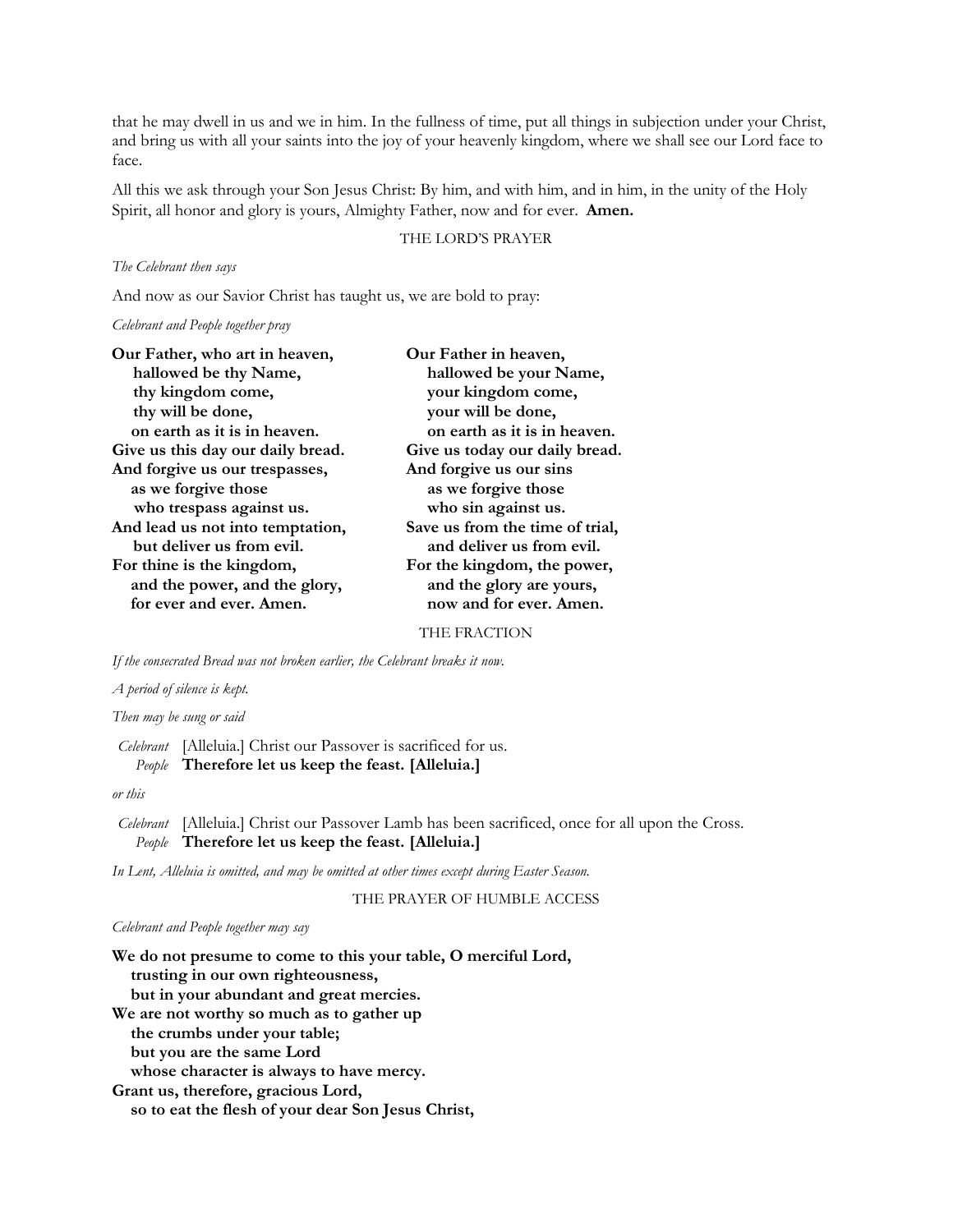**and to drink his blood, that our sinful bodies may be made clean by his body, and our souls washed through his most precious blood, and that we may evermore dwell in him, and he in us. Amen.**

### THE AGNUS DEI

*The following or some other suitable anthem may be sung or said here*

Lamb of God, you take away the sin of the world; **have mercy on us.** Lamb of God, you take away the sin of the world; **have mercy on us.** Lamb of God, you take away the sin of the world; **grant us your peace.**

#### THE MINISTRATION OF COMMUNION

*Facing the People, the Celebrant may say the following invitation*

The gifts of God for the people of God. [Take them in remembrance that Christ died for you and feed on him in your hearts by faith, with thanksgiving.]

*or this*

Behold the Lamb of God, behold him who takes away the sins of the world. Blessed are those who are invited to the marriage supper of the Lamb.

JOHN 1:29T, REVELATION 19:9

*The Ministers receive the Sacrament in both kinds, and then immediately deliver it to the People.*

*The Bread and Cup are given to the communicants with these words*

The Body of our Lord Jesus Christ, [which was given for you, preserve your body and soul to everlasting life. Take and eat this in remembrance that Christ died for you, and feed on him in your heart by faith, with thanksgiving.]

The Blood of our Lord Jesus Christ, [which was shed for you, preserve your body and soul to everlasting life. Drink this in remembrance that Christ's Blood was shed for you, and be thankful.]

*During the ministration of Communion, hymns, psalms, or anthems may be sung.*

*The Celebrant may offer a sentence of Scripture at the conclusion of the Communion.*

THE POST COMMUNION PRAYER

*After Communion, the Celebrant says*

Let us pray.

*Celebrant and People together say the following, or the Post Communion Prayer in the Anglican Standard Text*

## **Heavenly Father,**

**We thank you for feeding us with the spiritual food of the most precious Body and Blood of your Son our Savior Jesus Christ; and for assuring us in these holy mysteries that we are living members of the body of your Son, and heirs of your eternal Kingdom. And now, Father, send us out to do the work you have given us to do,**

**to love and serve you as faithful witnesses of Christ our Lord.** 

**To him, to you, and to the Holy Spirit,**